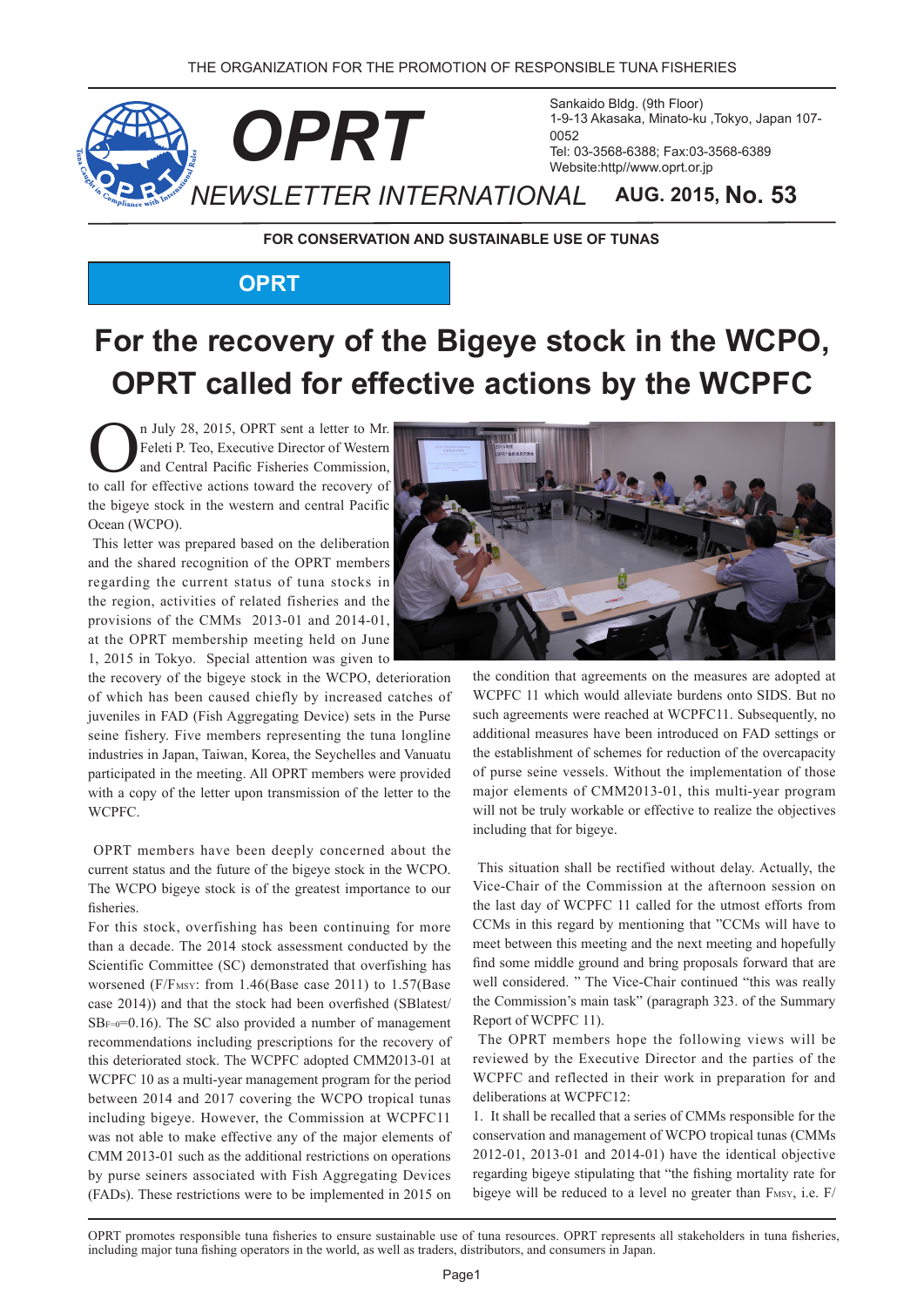$F_{MSY} \leq 1$ . This objective shall be achieved through a step by step approach through 2017 in accordance with this measure." Effective and fair measures shall be adopted at WCPFC12 in order to realize this objective to the maximum extent possible, and the measures should be implemented without delay. Those measures shall include the major elements of CMM 2014- $01$ , in particular, further reductions in the number of  $FAD$ settings for the years (in and) after 2015 and the reduction of overcapacity for purse seine fleets. Those elements are

indispensable for reduction in the fishing mortality rate for bigeye and may have to be reinforced, as necessary, based on updated stock assessments and management recommendations provided by the SC;

2. Rigorous and comprehensive monitoring on small scale longline fisheries shall be conducted and the timely introduction of strengthened management measures for those fisheries should be considered, as necessary, with the view to promoting the conservation and management of tropical tunas including bigeye, taking into account the recent situation in which the overall fishing capacity of small scale longline fleets has increased in recent years, and the number of vessels recently equipped with freezing capacity has also increased.

Each OPRT member is requested to make a request to its own government for expending its best efforts toward the recovery of the WCPO bigeye stock, reflecting the views expressed in the letter of OPRT to the WCPFC.

### **IOTC**

#### **19th Session of the Indian Ocean Tuna Commission (IOTC)**

- **Marlin Catches to be reduced to average levels** for past 6 years
- **Established the FADs Working Group**

The IOTC held its 19th Session from April 27 to May<br>1, in Busan, Republic of Korea. A new management<br>measure was adopted to encourage members and<br>cooperating non-members to reduce catches of string marlin 1, in Busan, Republic of Korea. A new management measure was adopted to encourage members and cooperating non-members to reduce catches of striped marlin, black marlin and blue marlin in 2016 to the average catches for the period between  $2009$  and  $2014$ . It also agreed to establish the Fish Aggregating Devices (FADs) Working Group and set the maximum number of active instrumented buoys followed by any purse seine vessel at any one time at 550.

The decision was made for those marlins, in response to the recommendations made in the 2014 sessions of the Working Party on Billfish and the Scientific Committee, regarding the status of some billfish stocks which called for the reduction in fishing pressure or catches.

Regarding FADs operated by purse seine vessels, the installation or operation of surface or submerged artificial lights for the purpose of aggregating tuna, etc. is prohibited.

Although this is the first time to limit the number of active FADs operated by a purse seine vessel, some have observed

that such a measure will have little effect with respect to strengthening the conservation and management for relevant tropical tuna species including bigeye and yellowfin because the maximum number (550 active buoys) seems too large in light of the numbers of buoys that are actually used in purse seine operations conducted in the Indian Ocean.

The next Session of IOTC will be held in Réunion in May, 2016.

#### **Current Measures continue** for bigeye: **IATTC**

#### **Discussion on the recovery of continues bluefin**

t the 89th Meeting of the Inter-American Tropical servation and management measures for tunas in the eastern dor from June 29 to July 3, members discussed con-Tuna Commission (IATTC) held in Guayaquil, Ecua-.Pacific

As for conservation and management measures for bigeye and yellowfin, members decided to continue the current measures in 2016. Purse seine fishing will be prohibited for 62 days in the Convention Area and also a one-month-long prohibition in the designated area will be implemented. For longline fishing, national catch quotas for bigeye will apply to four members including Japan.

For Pacific bluefin, the current measures adopted last year will also apply in 2016: for commercial fisheries, the annual upper catch limit will be  $3,300$  tons for 2015 and 2016, respectively and catches for these two years combined should not exceed  $6,600$  tons in any case. The member states concerned are encouraged to reduce the amount of catch of juveniles of  $30\text{kg}$ or less to the levels not greater than 50% of the total bluefin catch, and a review will be conducted on fishing operations in 2015 at the next year's annual meeting.

The US presented a proposal to establish a recovery program for the Pacific bluefin stock and discussion will be continued on this issue.

The US proposed a two-story program to first recover the stock to the historical median level of the spawning biomass (SB) (approximately 43 thousand tons) by 2024 and thereafter to the ultimate target level, i.e. 20% of the initial SB (approximately 120 thousand tons) by 2030. To this end, the US argues that conservation and management measures should be adopted to attain both goals with the probability of  $60\%$  or larger. The US also suggested that projections should be carried out on the trends of the SBs according to various ways of reduction in the catch with the view to determining specific contents of the measures. Japan responded that it was not able to agree to the US proposal because it is not realistic mentioning that the vast majority of juvenile bluefin are caught in the western part of the Pacific Ocean and the consequent effect on the Japanese fisheries. Japan proposed to deal with the issue of long-term recovery goals for the Pacific bluefin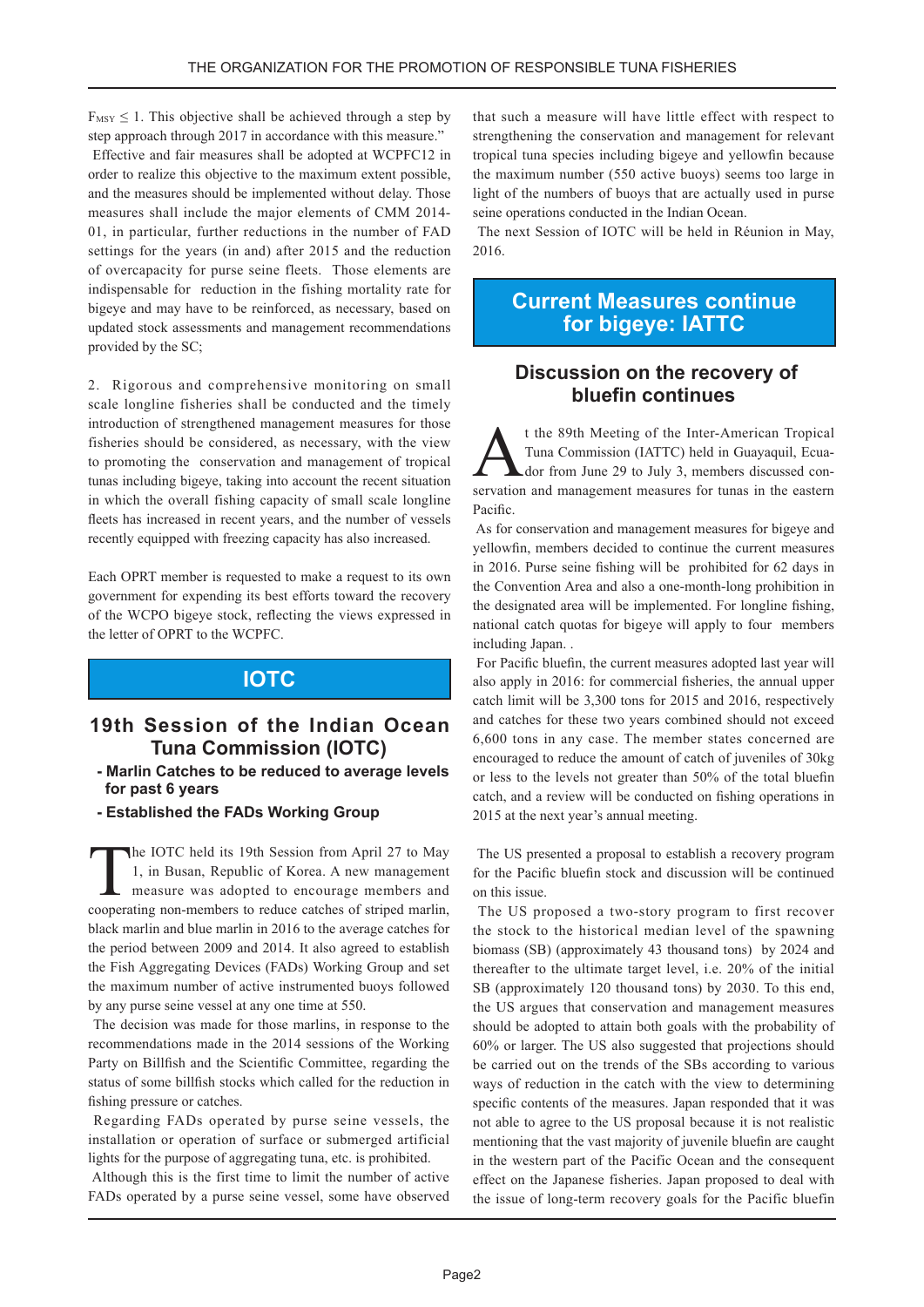at the forthcoming meeting of the Northern Committee of the WCPFC to be held in September this year.

The next annual meeting of the IATTC will be held in July, 2016 in La Jolla, USA.

## **OPRT General Meeting**

#### **OPRT** further promotes responsible **tuna fisheries for ensuring** sustainable use

PRT held its 2015 Ordinary General Meeting on June 2 in Tokyo. President Yoshio Tsutsumi expressed in tus of the bigeye stock in the western and central Pacific Ocean his opening remarks his strong concern over the statific Committee of the WCPFC at its meeting held in August, (WCPO), which was determined as "overfished" by the Scien-2014. The WCPO provides the largest amount of tuna catches in the world.

Mentioning as positive achievements the increases which were adopted last year in quotas for Atlantic bluefin tuna by ICCAT and southern bluefin tuna by the CCSBT, respectively, Tsutsumi stated that "the WCPFC failed to attain agreements at its Regular Session in December, 2014 that should have led to ated with Fish Aggregating Devices (FAD sets) for 2015 and reductions in the number of sets by purse seine vessels assocition of the WCPO bigeye stock is deemed continuing without years ahead, as set forth in CMM2013-01. Since the degradasures necessary for the recovery of this stock, this situation has the timely introduction of conservation and management measible for the conservation and management of tuna and tuna damaged the credibility of the WCPFC as the RFMO responlike species in the WCPO. We strongly request the WCPFC at the earliest opportunity to adopt and implement effective and covery of the WCPO bigeye and also request the governments fair measures for tropical tuna stocks that will realize the reof member states to expend their utmost efforts in this regard". Among guests, Mr. Shingo Kurohagi, Director of the Fisheries Coordination Division, FAJ, in his remarks stated "Increases" in quotas for Atlantic bluefin and southern bluefin are positive ing activities. On the other hand, we face difficult problems signs resulting from unremitting efforts to eliminate IUU fishsuch as the degradation of the WCPO bigeye stock, and the increase in the catch of tunas by small scale longline vessels, and the FAJ will continue to endeavor to support OPRT's activities."

ing activities: management of the total number of large scale moting the sustainable use of tuna stocks through the follow-In FY 2015, OPRT continues to work with the view to prolongline tuna vessels registered to it; monitoring tuna products imported into the Japanese market; other activities to eliminate IUU fishing; and, a campaign to promote the consumption of wild sashimi tuna harvested by longline operations in a responsible manner.

tation of effective and fair measures for the recovery of the OPRT also continues seeking for the adoption and implemen-

WCPO bigeye as a top priority, and the use of stereo video cameras for the accurate counting of southern bluefin tuna that are introduced to rearing pens in Australia.

## **Tsukiji Market moves to Toyosu**

r. Urawa made a presentation about the new market to be located in the "Toyosu" area.

At the 1st OPRT Seminar held on June 2 in Tokyo, Mr. Eisuke Urawa, Director of the New Market Project Division, Tokyo sentation on the new Toyosu Market which is planned to enter Metropolitan Fisheries Wholesalers Association, made a preinto operation in November 2016 to replace the Tsukiji Market as the major wholesale market for fisheries products.

He emphasized "New market buildings will be fully enclosed perature conditioning and will be maintained at high hygienic structures, and market facilities will be fully covered by temlevels<sup>"</sup>

It has been 80 years since the Tsukiji Wholesale Market was established and the market facilities have become fairly old for use in recent years. When it opened for business 80 years ago, commodities were carried in by rail. Recently, only trucks have been used to carry commodities in and out, and the lines of flow for commodities have become complicated within the market site. Since the structure of the main market facilities is ners tend to be subject to the effects of weather such as windopen-sided, temperature control is inadequate and some corand rain

Overcrowded and cramped facilities which have developed in the market site over the years also pose inconveniences and .difficulties

pared to 23 ha for the Tsukiji Market) and three independent The site of the New Toyosu Market will cover 40.7ha (as combuildings- one for the fish wholesale market, one for the fish intermediate wholesale market and the other for the wholesale will be constructed across high-level boulevards from each and intermediate wholesale markets for vegetables and fruitsother and the flow of commodities will be connected between